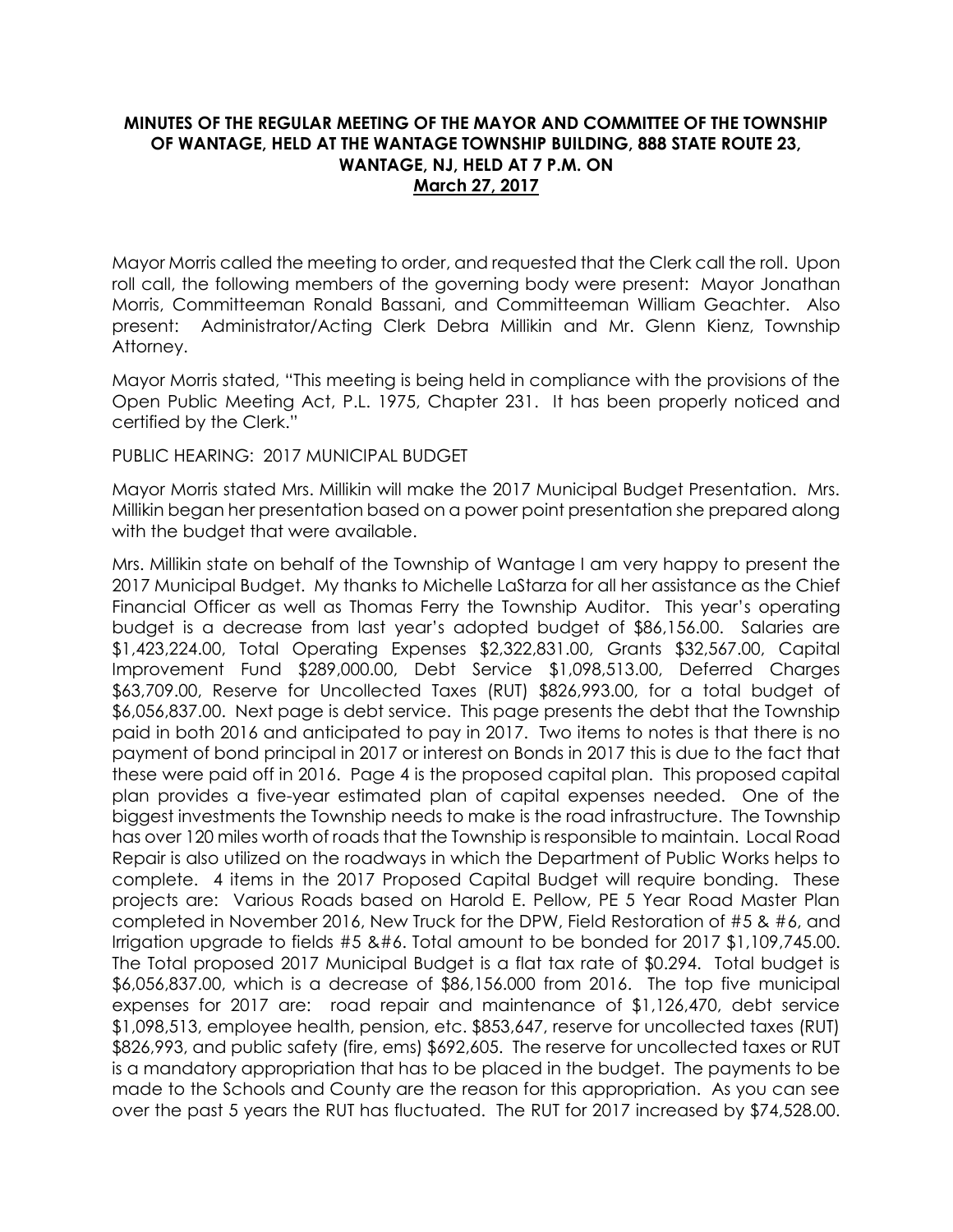The fund balance or surplus is a comparison over the past 5 years of the money utilized to help balance the budget. The Township does have a fund balance policy and it is important to try to build on fund balance each year. Final slide is the breakdown of taxes paid for Wantage Residents. This proposed breakdown of estimated cost for the public to see how much of the taxes paid actually goes to Wantage Township. The estimated cost was based off of 1 ½% since the school and county have not officially approved their budgets. The estimated percentages for 2017 are: County of Sussex 18.74%, Library Tax 1.18%, Health Service .51%, County Open Space .09%, Sussex/Wantage School District 43.95%, High Point Regional District 24.66%, and Wantage Township 10.86%. My thanks to the Township Committee, all the Departments, Township Engineer, Auditor and staff for their efforts in putting together a budget that has a 0% increase for 2017. It is my responsibility as administrator to make sure the Township continues to have a sound fiscal plan and a responsibility to the tax payers to keep taxes at their lowest, without sacrificing services.

Mayor Morris thanks Mrs. Millikin. Mayor Morris asked if the Committee had any questions there being none Mayor Morris opened the 2017 Budget Hearing to the public. No one coming forward for public comment the public portion was closed. Mayor Morris requested a motion to adopt the 2017 Municipal Budget. Motion made by Mr. Bassani, and seconded by Mr. Gaechter.

Upon Roll Call:

Ayes: Bassani, Gaechter, Morris Nays: None Absent: None Abstain: None

### **CONSENT AGENDA**

Mayor Morris requested a motion to approve the Consent Agenda Resolution 50-2017, Resolution 52-2017, Resolution 53-2017, and social affairs permit for Sussex Elk 2288 for April 30, 2017. Motion made by Mr. Bassani, and seconded by Mr. Gaechter.

Upon Roll Call:

Ayes: Bassani, Gaechter, Morris Nays: None Absent: None Abstain: None

TOWNSHIP OF WANTAGE

### RESOLUTION #50-2017

### RESOLUTION AUTHORIZING A DISABLED VETERAN EXEMPTION ON BLOCK 27 LOT 2.09

 WHEREAS, The Department of Veteran Affairs determined that Laura Davis at 427 Route 284, Block 27 Lot 2.09 had a service connected disability that was totally disabling effective August 31, 2016,

 WHEREAS, the Tax Assessor has received a Claim for property tax exemption on dwelling house of Disabled Veteran, which was approved by the Tax Assessor on March 15, 2017.

WHEREAS, as per N.J.S.A.54: 4-3.30et seq, Ms. Davis is entitled to a tax exemption on her property located at 427 Route 284 from January 1, 2017.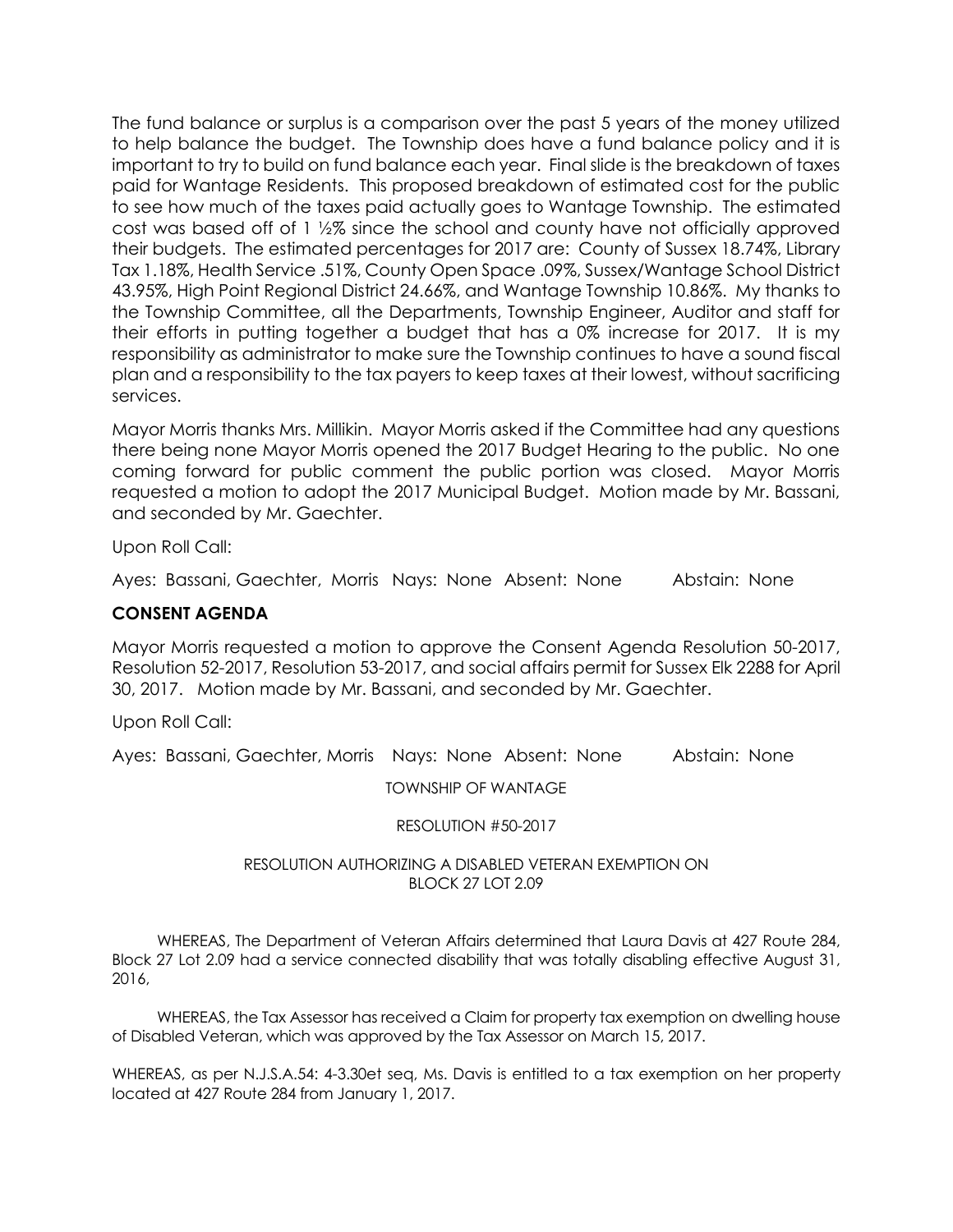NOW, THEREFORE, BE IT RESOLVED as follows:

- 1. The Tax Collector is authorized to cancel taxes billed for the 1st and 2nd Qtr 2017 in the amount of \$3,558.44.
- 2. The future billing of 2017 taxes will also be cancelled at time of billing.
- 3. This property will be marked as exempt in the 2018 tax list.

This Resolution shall take effect immediately.

### TOWNSHIP OF WANTAGE

#### RESOLUTION #52-2017

### RESOLUTION AUTHORIZING REFUND FOR LIEN REDEMPTION BLOCK 112.01 Lot 39

WHEREAS, the Tax Collector has authorized a refund for a tax lien redemption with premium,

NOW, THEREFORE, BE IT RESOLVED to refund as follows:

\$12,998.12 to MTAG CUST, Block 112.01 Lot 39, for tax sale certificate 16-16 \$4,500.00 to MTAG CUST, Block 112.01 Lot 39, for tax sale premium

This Resolution shall take effect immediately.

TOWNSHIP OF WANTAGE

#### RESOLUTION #53-2017

#### RESOLUTION AUTHORIZING REFUND FOR LIEN REDEMPTIONS

WHEREAS, the Tax Collector has authorized a refund for a tax lien redemption with premium,

NOW, THEREFORE, BE IT RESOLVED to refund as follows:

\$12,998.12 to MTAG CUST, Block 112.01 Lot 39, for tax sale certificate 16-16

\$ 4,500.00 to MTAG CUST, Block 112.01 Lot 39, for tax sale premium

\$10,802.94 to MTAG CUST, Block 19 Lot 39, for tax sale certificate 16-07

\$ 7,000.00 to MTAG CUST, Block 19 Lot 39, for tax sale premium

This Resolution shall take effect immediately.

A motion is in order to approve Resolution 51-2017 supporting submission of 2016 tonnage grant application. Motion made by Mr. Bassani, and seconded by Mr. Gaechter.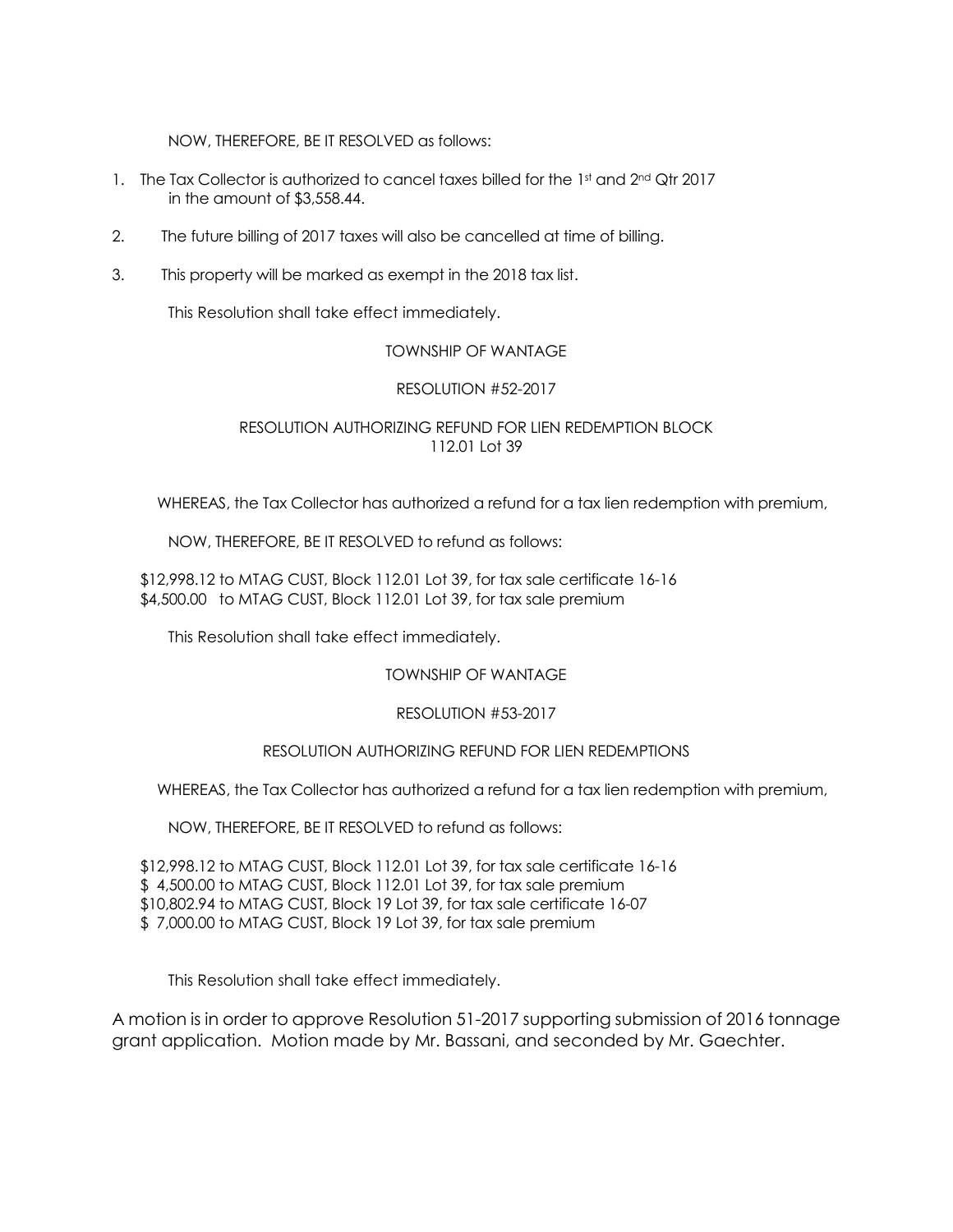Upon Roll Call:

Ayes: Bassani, Gaechter Nays: None Absent: None Abstain: Morris

TOWNSHIP OF WANTAGE

### RESOLUTION #51-2017

### RESOLUTION SUPPORTING SUBMISSION OF 2016 TONNAGE GRANT APPLICATION

WHEREAS, the Mandatory Source Separation and Recycling Act, P.L. 1987, c.102, has established a recycling fund form which a tonnage grant may be made to municipalities in order to encourage local source separation and recycling programs; and

WHEREAS, it is the intent and the spirit of the Mandatory Source Separation and Recycling Act to use the tonnage grants to develop new municipal recycling programs and to continue and to expand existing programs; and

WHEREAS, the New Jersey Department of Environmental Protection has promulgated recycling regulations to implement the Mandatory Source Separation and Recycling Act; and

WHEREAS, the recycling regulations impose on municipalities certain requirements as a condition for applying for tonnage grants, including but not limited to, making and keeping accurate, verifiable records of materials collected and claimed by the municipality; and

WHEREAS, a resolution authorizing this municipality to apply for the 2016 Recycling Tonnage Grant will memorialize the commitment of this municipality to recycling and to indicate the assent of the Township of Wantage Committee to the efforts undertaken by the municipality and the requirements contained in the Recycling Act and recycling regulations; and

WHEREAS, such a resolution should designate the individual authorized to ensure the application is properly completed and timely filed; and

NOW, THEREFORE BE IT RESOLVED, by the Township Committee of the Township of Wantage hereby endorses the submission of the recycling tonnage grant application to the New Jersey Department of Environmental Protection and designates the Sussex County Municipal Utility Authority for the services of Certified Recycling Professional, to ensure that the application is properly filed; and

BE IT FURTHER RESOLVED that the monies received from the recycling tonnage grant be deposited in a dedicated recycling trust fund to be used solely for the purposes of the recycling.

CERTIFICATION: I hereby certify the foregoing to be a true and correct copy of a resolution duly adopted by the Township Committee of the Township of Wantage, in the County of Sussex, New Jersey, at a meeting held on April 13, 2017.

### **REPORTS**

### Clerk – None

Administrator – Mrs. Millikin advised the Township received a resolution from Vernon Township allowing the Township of Wantage to place the high band radio frequency on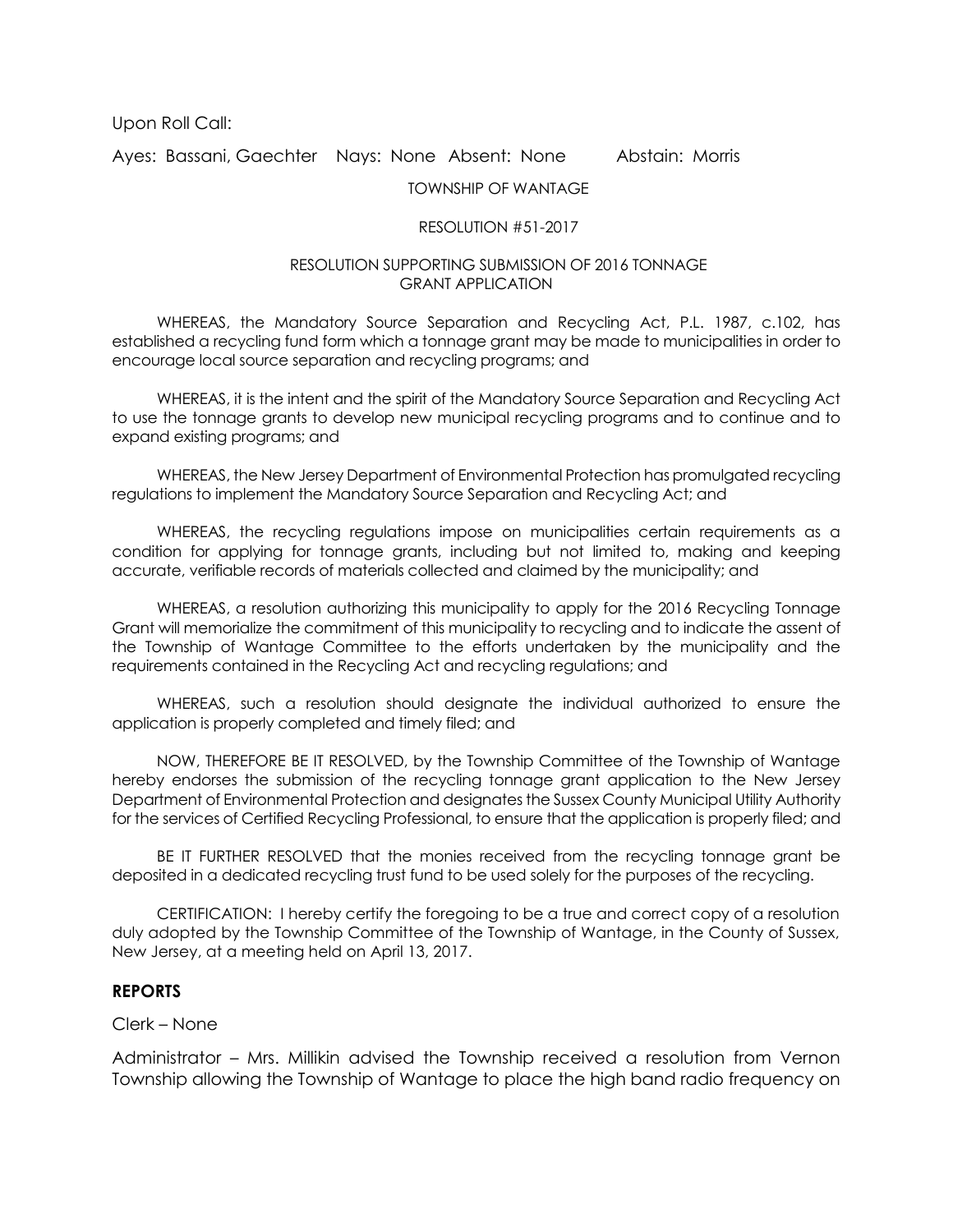the Lake Panorama Tower. I have asked Glenn to work on an letter related to this matter. I will be working with the Fire Department on getting everything ordered.

Next Mrs. Millikin advised that Sussex Borough is beginning work on the pipeline project for Lake Rutherford. Sussex has requested to place gravel on the unimproved portion of Hankins Road for the construction crews to have access to the Borough's easement. I spoke with Bob Wagner and neither of us have an issue with this request and just want to confirm there is no issue form the Committee on this matter. I will be requesting a hold harmless and a certificate of insurance naming the Township an additional insured.

Next Mrs. Millikin advised High Point Regional High School has provided the Township with a cost for shared service for field maintenance which is the fertilizing, grub protection etc. done yearly on the fields at both Woodbourne Park & Lott Road. The for this year would be about \$14,000. High Point is also purchasing a ground machine that can be utilized for both the school and township field but will not be part of this shared service. Mr. Gaecther questioned if the school has someone in house. Mrs. Millikin indicated yes two employees. Mrs. Millikin indicated \$10,000 for the field maintenance and the additional \$4,000 to cover employee cost. The Committee was in support of this endeavor. Mr. Bassani questioned about lining of the fields. Mrs. Millikin advised this was not part of this price and I am meeting with High Point in a couple of weeks to take a tour of the fields and then get a price idea from them to potential do this as a shared service.

Mrs. Millikin also advised that on Wednesday and today the Township's Roller was at High Point being utilized for rolling out one of the fields. High Poitn was very appreciative of the roller and DPW member that assisted with this work.

Attorney Report – Mr. Karp had two items. He brought the Committee up to date regarding the Breen matter. He also advised that 25 Summit Drive the Township should do an environmental assessment regarding the property if the Township is so inclined to take the parcel over.

Mayor Morris stated he had some very good meeting this week. Yesterday he had a great meeting with a Resident and also attended the Strategic Planning Meeting with the School Board last night along with Mr. Bassani. High Point High School Superintendent was there along with Mayor Little of Sussex Borough. Also, have had some discussions with NJDEP some good some not so good related to some issues with the NJDEP. Mayor Morris indicated he did not see anyone present who was concerned about this issue but wanted to make sure it is know the Township is still working on this.

Committee Member Report – Mr. Bassani – none

# **OLD BUSINESS**

Mr. Bassani asked Mrs. Millikin to look into the flag pole matter since the ordinance was in place.

## **NEW BUSINESS**

## **2nd Reading & Public Hearing**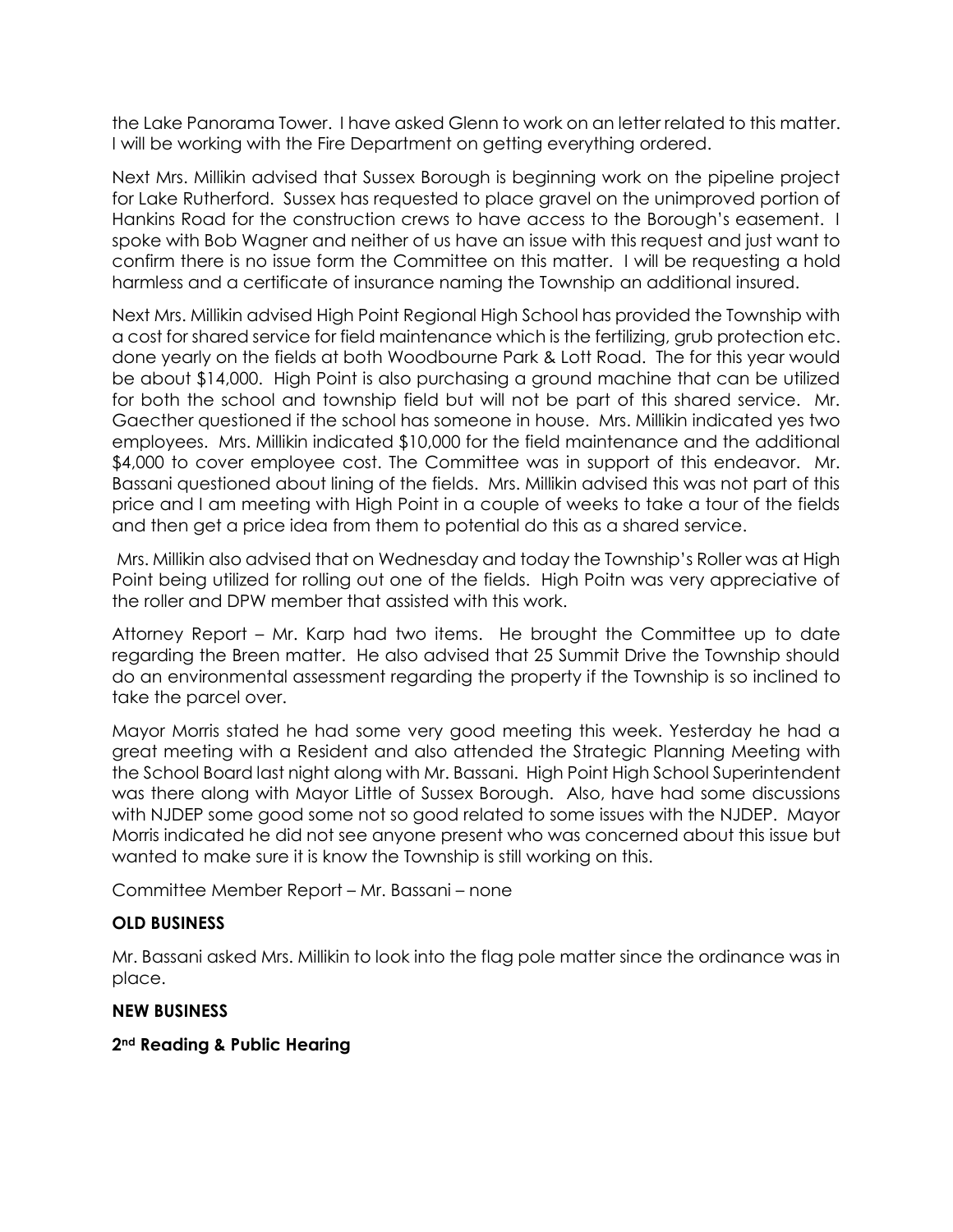A Motion is in Order to adopt on final reading Ordinance #2017-4 AN ORDINANCE TO EXCEED THE MUNICIPAL BUDGET APPROPRIATION LIMITS AND TO ESTABLISH A CAP BANK FOR CALENDAR YEAR 2017 (N.J.S.A. 40A:4-45.14)

Mr. Bassani made a motion and was seconded by Mayor Morris. M

Mayor Morris opened the hearing to the public. Mrs. Ann Smulewicz, 59 Route 23, Wantage, stated please elaborate on this ordinance is there a need or a purpose for this. Mrs. Millikin indicated this is done on a yearly basis. Mr. Bassani stated the Township will not use the CAP, however, it allows us to utilize the money if needed. Allows the Township to have money on an emergency basis. Mrs. Millikin explained it is normally 2% for the cap but allows the Township to go up to3.5%. No other member of the public wishing to speak the public hearing was closed.

# ORDINANCE 2017-4 ORDINANCE TO EXCEED THE MUNICIPAL BUDGET APPROPRIATION LIMITS AND TO ESTABLISH A CAP BANK FOR CALENDAR YEAR 2017 (N.J.S.A. 40A: 4-45.14)

WHEREAS, the Local Government Cap Law, N.J.S. 40A: 4-45.1 et seq., provides that in the preparation of its annual budget, a municipality shall limit any increase in said budget up to 0% unless authorized by ordinance to increase it to 3.5% over the previous year's final appropriations, subject to certain exceptions; and,

WHEREAS, N.J.S.A. 40A: 4-45.15a provides that a municipality may, when authorized by ordinance, appropriate the difference between the amount of its actual final appropriation and the 3.5% percentage rate as an exception to its final appropriations in either of the next two succeeding years; and,

WHEREAS, the Township Committee of the Township of Wantage in the County of Sussex finds it advisable and necessary to increase its CY 2017 budget by up to 3.5% over the previous year's final appropriations, in the interest of promoting the health, safety and welfare of the citizens; and,

WHEREAS, the Township Committee hereby determines that a 3.5% increase in the budget for said year, amounting to \$119,028 in excess of the increase in final appropriations otherwise permitted by the Local Government Cap Law, is advisable and necessary; and,

WHEREAS the Township Committee hereby determines that any amount authorized hereinabove that is not appropriated as part of the final budget shall be retained as an exception to final appropriation in either of the next two succeeding years.

NOW THEREFORE BE IT ORDAINED, by the Township Committee of the Township of Wantage, in the County of Sussex, a majority of the full authorized membership of this governing body affirmatively concurring, that, in the CY 2017 budget year, the final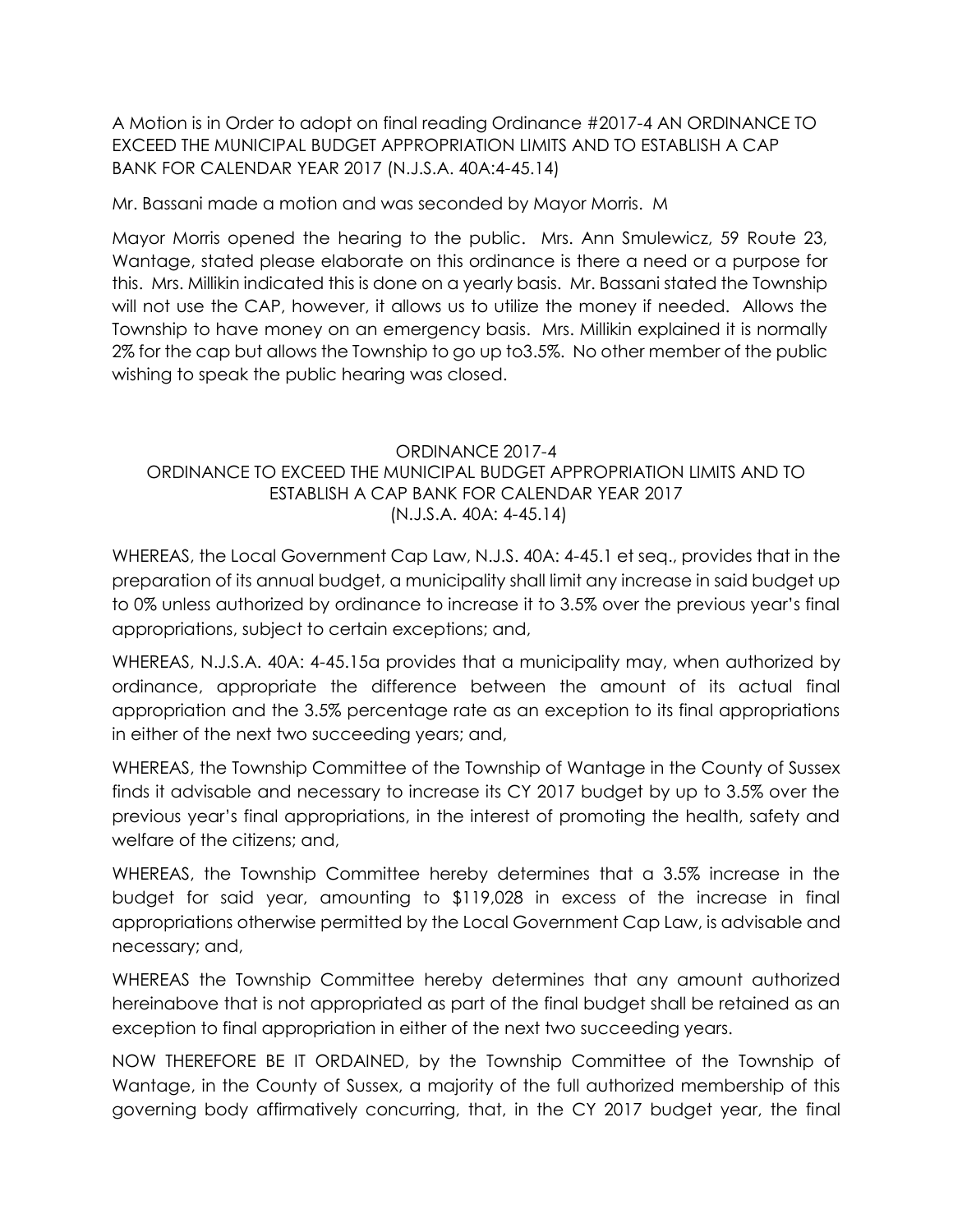appropriations of the Township of Wantage shall, in accordance with this ordinance and N.J.S.A. 40A: 4-45.14, be increased by 3.5%, amounting to \$119,028, and that the CY 2017 municipal budget for the Township of Wantage be approved and adopted in accordance with this ordinance; and,

BE IT FURTHER ORDAINED, that any that any amount authorized hereinabove that is not appropriated as part of the final budget shall be retained as an exception to final appropriation in either of the next two succeeding years; and,

BE IT FURTHER ORDAINED, that a certified copy of this ordinance as introduced be filed with the Director of the Division of Local Government Services within 5 days of introduction; and,

BE IT FURTHER ORDAINED, that a certified copy of this ordinance upon adoption, with the recorded vote included thereon, be filed with said Director within 5 days after such adoption.

Upon Roll Call:

Ayes: Bassani, Morris Nays: None Absent: None Abstain: None

# **Introduction of Ordinance**

A Motion is in order to approve on first reading Ordinance #2017-5 AN ORDINANCE FIXING THE SALARIES OF OFFICERS AND EMPLOYEES OF THE TOWNSHIP OF WANTAGE, COUNTY OF SUSSEX AND STATE OF NEW JERSEY, FOR THE YEAR 2017.

Mr. Bassani made a motion to approve and was seconded by Mayor Morris.

Upon Roll Call:

Ayes: Bassani, Morris Nays: None Absent: None Abstain: None

ORDINANCE # 2017-5

ORDINANCE FIXING THE SALARIES OF OFFICERS AND EMPLOYEES OF THE TOWNSHIP OF WANTAGE, COUNTY OF SUSSEX AND STATE OF NEW JERSEY, FOR THE YEAR 2017

BE IT ORDAINED by the Township Committee of the Township of Wantage, County of Sussex, State of New Jersey as follows:

Section 1. Pursuant to the provisions of N.J.S.40A:9-165, the Township of Wantage shall pay its municipal officers and employees for services rendered as shown below. Figures shown represent annual salary, unless otherwise indicated.

### DEPARTMENT & POSITION

| Township Committee Ronald Bassani                  | 6,000  | Annual |
|----------------------------------------------------|--------|--------|
| <b>Township Committee William Gaechter</b>         | 6,000  | Annual |
| Township Committee Jonathan Morris                 | 6,000  | Annual |
| Administrator Debra Millikin                       | 71,500 | Annual |
| Acting Clerk Debra Millikin                        | 38,500 | Annual |
| Acting Clerk Debra Millikin (Contractual Increase) | 5,000  | Annual |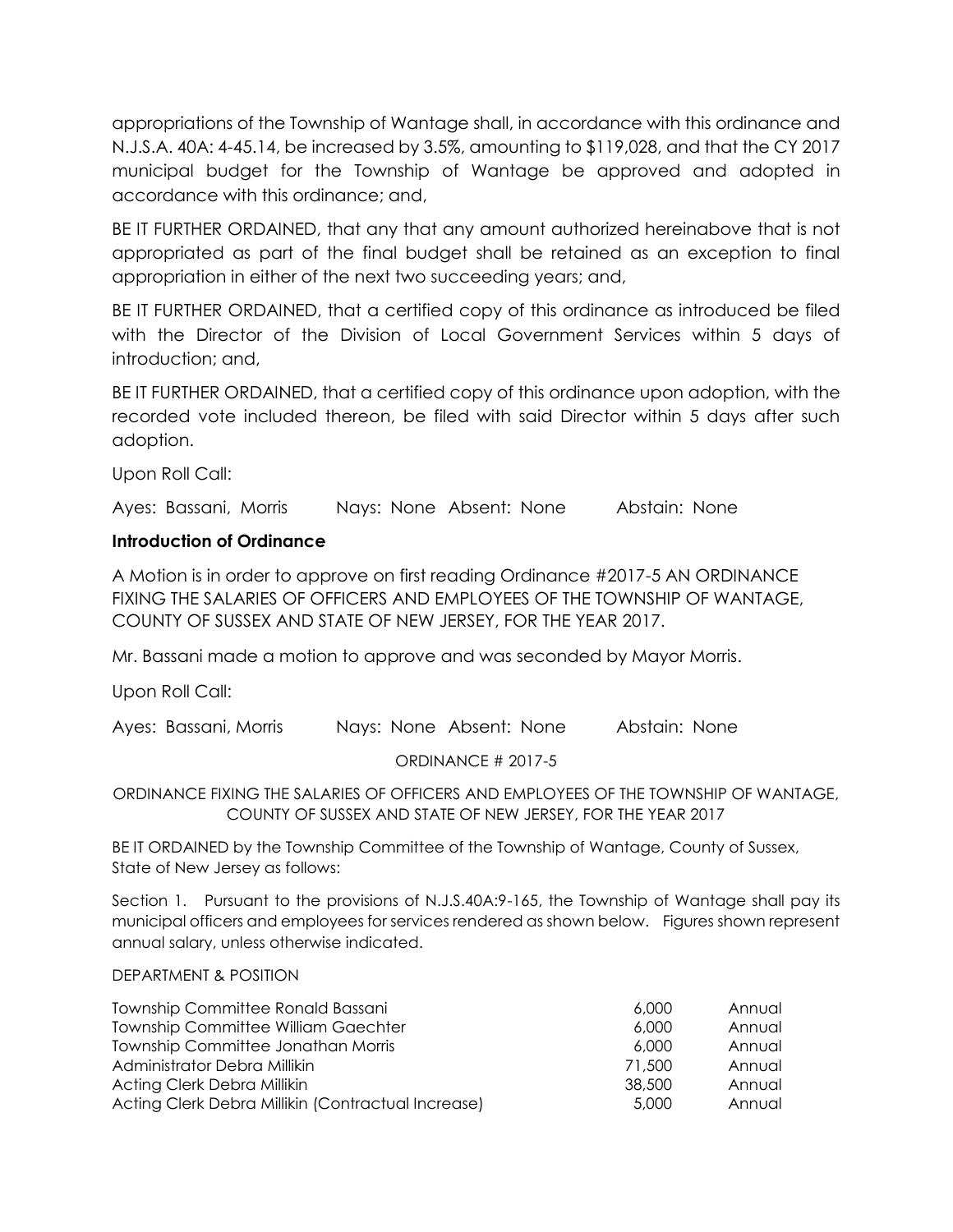| Deputy Township Clerk Christine Von Oesen             | 54,049 | Annual   |
|-------------------------------------------------------|--------|----------|
| Clerk Typist Administration Nancy Van Horn            | 27,140 | Annual   |
| Chief Finance Officer Michelle LaStarza               | 71,842 | Annual   |
| Michelle LaStarza Shared Service C.F.O. Salary        | 15,810 | Annual   |
| Debra Millikin Shared Service QPA Stipend             | 250    | Annual   |
| Nancy Van Horn Shared Service Finance Stipend         | 1,000  | Annual   |
| Clerk Typist Arlene DeLaOsa                           | 28,800 | Annual   |
| Arlene DeLaOsa Shared Service Finance Stipend         | 250    | Annual   |
| IT Technician Melissa Caton                           | 3,121  | Annual   |
| Tax Collector/Tax Search Officer Melissa Caton        | 59,019 | Annual   |
| Melissa Caton Shared Service Tax Stipend              | 3,500  | Annual   |
| Clerk Typist Nancy Van Horn Tax Collection            | 13,981 | Annual   |
| Nancy Van Horn Shared Service Tax Stipend             | 500    | Annual   |
| Tax Assessor Kristy Lockburner                        | 55,141 | Annual   |
| Kristy Lockburner Shared Service Assessor Stipend     | 2,000  | Annual   |
| Clerk Typist Assessment Nicole Dunn                   | 26,960 | Annual   |
| Nicole Dunn Share Service Assessor Stipend            | 500    | Annual   |
| Land Use Secretary Jeanne McBride                     | 14,400 | Annual   |
| Zoning Officer (Part Time) Patrick Stefanelli         | 17,629 | Annual   |
| Zoning Secretary Jeanne McBride                       | 14,400 | Annual   |
| Emergency Management Coordinator Joseph Konopinski    | 4,516  | Annual   |
| Joseph Konopinski, EMMA Grant                         | 4,700  | Annual   |
| Michelle LaStarza, EMMA Grant                         | 2,350  | Annual   |
| Claude Wagner, EMMA Grant                             | 2,350  | Annual   |
| Board of Health Secretary Jeanne McBride              | 7,200  | Annual   |
| Registrar of Vital Statistics Christine Von Oesen     | 4,026  | Annual   |
| Recreation Secretary Arlene DeLaOsa                   | 7,200  | Annual   |
| Constable John Abate                                  | 2,995  | Annual   |
| Judge of the Municipal Court Glenn Gavan              | 37,454 | Annual   |
| Court Administrator Tania Ell                         | 52,341 | Annual   |
| Violations Clerk/Cashier (Part Time) Lauren McIntosh  | 12.75  | Per Hour |
| Assistant Violations Clerk (Part Time) Shirley Rumore | 11.04  | Per Hour |
| Court Keyboarding Clerk (Part Time) Jo Ann Klippel    | 10.20  | Per Hour |
| Court Attendant Dennis Negele                         | 5,139  | Annual   |
| Dennis Negele Shared Service Court Stipend            | 1,800  | Annual   |
| Court Attendant Amy Heater                            | 3,939  | Annual   |
| Amy Heater Shared Service Court Stipend               | 1,730  | Annual   |
| Animal Control Officer, John Abate                    | 22.24  | Per Hour |
| Deputy Animal Control Officer Claude Wagner           | 3,183  | Annual   |
| Deputy Animal Control Officer Amy Heater              | 1,787  | Annual   |
| Poundkeeper (Part Time) Mike Flood                    | 15.13  | Per Hour |
| Poundkeeper (Part Time) Melanie Monastra              | 15.13  | Per Hour |
| DPW Supervisor Claude Wagner                          | 69,848 | Annual   |
| <b>Building Maintenance John Card</b>                 | 2,081  | Annual   |
| Assistant DPW Supervisor Mark Little                  | 24.62  | Per Hour |
| Mechanic John Card                                    | 23.95  | Per Hour |
| Road Repairer 2 Richard Fairweather                   | 23.81  | Per Hour |
| Heavy Equipment Operator David Stewart                | 23.46  | Per Hour |
| Laborer Larry Caton                                   | 20.29  | Per Hour |
| Laborer Melvyn Sliker                                 | 20.29  | Per Hour |
| Custodian Amy Heater                                  | 17.92  | Per Hour |
| Laborer Timothy O'Brien                               | 15.48  | Per Hour |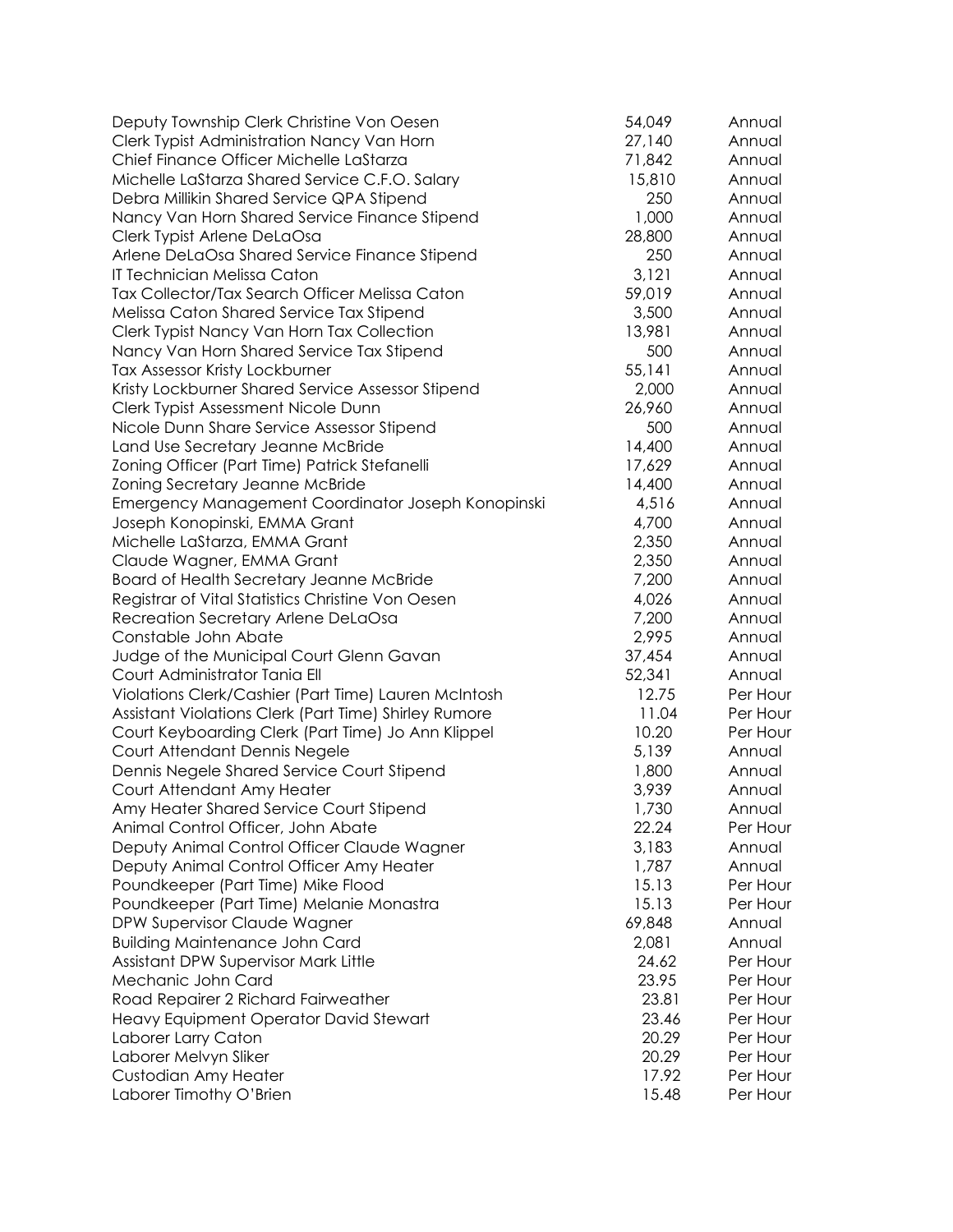| Laborer Brian Hundley                                | 15.48 | Per Hour |
|------------------------------------------------------|-------|----------|
| Laborer Dana Welch                                   | 15.48 | Per Hour |
| Laborer (Part Time) Seasonal John Dennis             | 15.61 | Per Hour |
| Laborer (Part Time) Seasonal Michael Flood           | 15.61 | Per Hour |
| Backup Snow Plow Operator (Part Time) Darrell Caton  | 18.00 | Per Hour |
| Backup Snow Plow Operator (Part Time) William Crum   | 18.00 | Per Hour |
| Backup Snow Plow Operator (Part Time) Chantz DeGroat | 18.00 | Per Hour |
| Backup Snow Plow Operator (Part Time) Michael Flood  | 18.00 | Per Hour |
| Backup Snow Plow Operator (Part Time) Russell Rome   | 18.00 | Per Hour |
| Backup Snow Plow Operator (Part Time) Jeffrey Krohn  | 18.00 | Per Hour |
| Backup Snow Plow Operator (Part Time) Kyle Kuperus   | 18.00 | Per Hour |

Section 2. All former ordinances or parts thereof conflicting or inconsistent with the provisions of this ordinance are hereby repealed.

Section 3. This ordinance shall take effect after publication and passage according to law.

## **Introduction of Budget**

A Motion is in Order to Introduce the 2017 Wantage Township Municipal Budget in the amount of \$6,056,837.00, which results in a flat tax rate of .294. Public Hearing shall be scheduled for April 13, 2017

A motion was made by Mr. Bassani and seconded by Mayor Morris.

Upon Roll Call:

Ayes: Bassani, Morris Nays: None Absent: None Abstain: None

## **Approval of Minutes**

A Motion is in Order to approve the minutes of the February 8, 2017 Mayor and Committee Special Meeting, and February 23, 2017 Mayor and Committee Regular Meeting.

Motion was made by Mr. Bassani and seconded by Mayor Morris

Upon Roll Call:

Ayes: Bassani, Morris Nays: None Absent: None Abstain: None

## **Office of the Mayor**

## **PROCLAMATION**

WHEREAS, child abuse and neglect is a complex and ongoing problem in our society, affecting many children; and,

WHEREAS, every child is entitled to be loved, cared for, nurtured, feel secure and be free from verbal, sexual, emotional and physical abuse, and neglect; and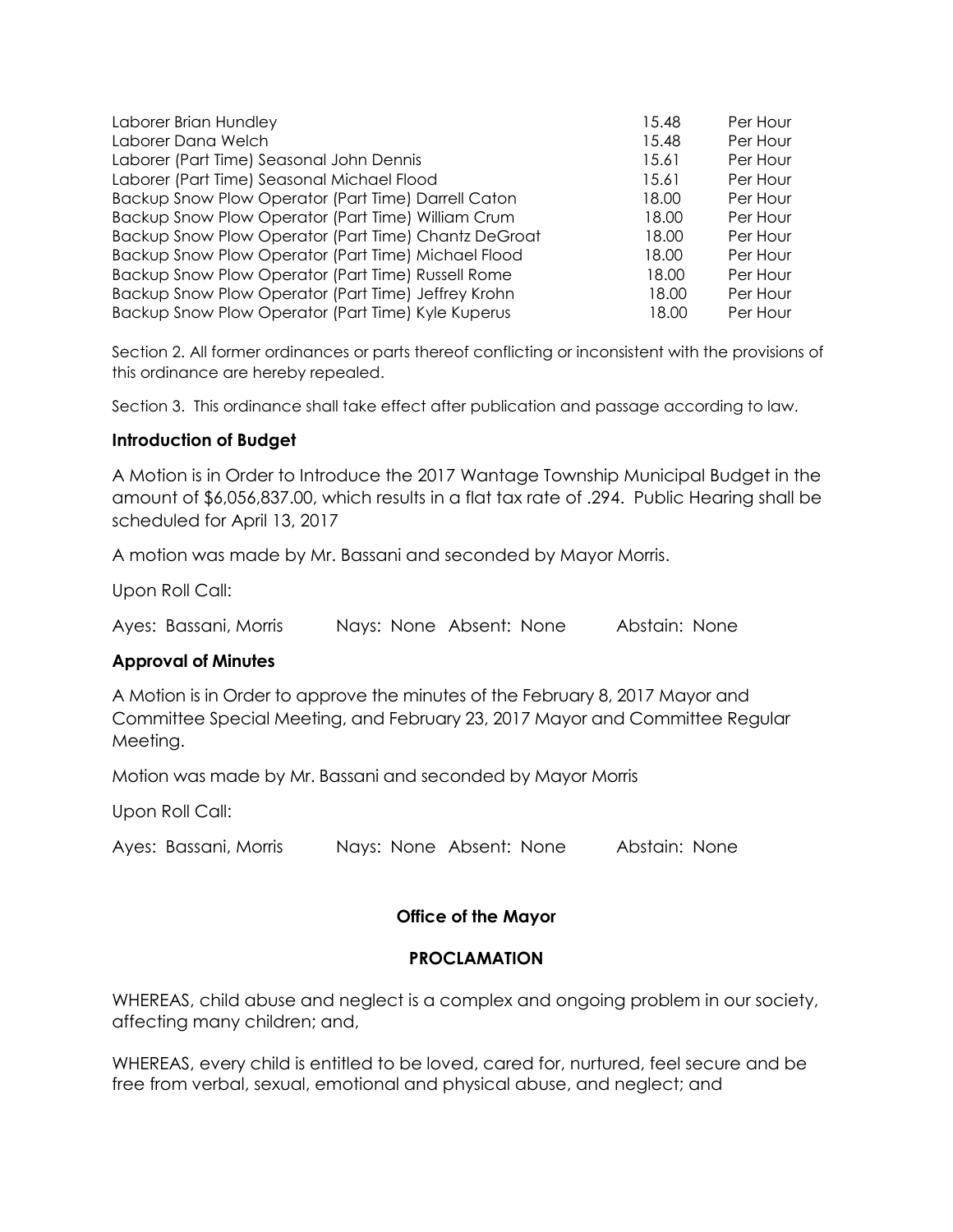WHEREAS, child abuse and neglect not only directly harm children, but also increase the likelihood of criminal behavior, substance abuse, health problems, and risky behavior; and

WHEREAS the effects of child abuse are felt by communities as a whole, and need to be addressed by the community; and

WHEREAS, effective child abuse prevention programs succeed because of partnerships among families, social service agencies, schools, religious and civic organizations, law enforcement agencies and the business community;

NOW, THEREFORE, be it resolved that the Township of Wantage does proclaim April as Child Abuse Prevention Month, and calls upon all citizens, community agencies, faith groups, medical facilities, and businesses to increase their participation in our efforts to support families, thereby preventing child abuse and strengthening the communities in which we live.

Jonathan Morris, Mayor

Dated: March 9, 2017

# **OPEN PUBLIC SESSION**

Ms. Maryellen Glanville, 48 New York Avenue, Wantage stated she has been a resident for the past 11 years. She is questioning the presence of Atlantic Ambulance in Wantage. Reason for moving to Wantage is location to the hospital and emergency services. She stated as a taxpayer is concerned with Atlantic Ambulance due to the fact that her insurance may not cover the cost and wanted to know the reason for why Atlantic is in Wantage. Also, wanted to know if a tax break would be given since the Wantage First Aid is no longer making calls. Mayor Morris indicated Wantage is still good. Unfortunately, there has been a membership turn over at the First Aid. Sussex First Aid Squad was backing the Township, but unfortunately had an equipment issue and the Township had obtained an additional backup for the squad. Mayor Morris stated that there still is a Wantage First Aid Squad and that membership is increasing, however, the Township agreed to bring Atlantic Ambulance on because of the need for a back-up. Atlantic Ambulance is the second call and does accept your insurance, however, if you do not have insurance they will work with you if needed. Mayor Morris indicated this is the Township's back-up. Lately the Wantage First Aid Squad has been responding to the majority of calls and Atlantic Ambulance has only been on standby. The Wantage First Aid Squad is going through some tough times but they are working on covering calls.

Mr. Bill DeBoer, Beemer Road, Wantage, he questioned when the bridge by the Double S will be under construction. Mr. Bassani indicated it will be a big project. Mayor Morris indicated it is going to be a 2-year project because of the river. Mrs. Millikin advised she would reach out to her NJDOT contact on this project.

Mr. Warren Wisse, stated he is member of the Recreation Commission and indicated that the Mets Trip has one ticket left.